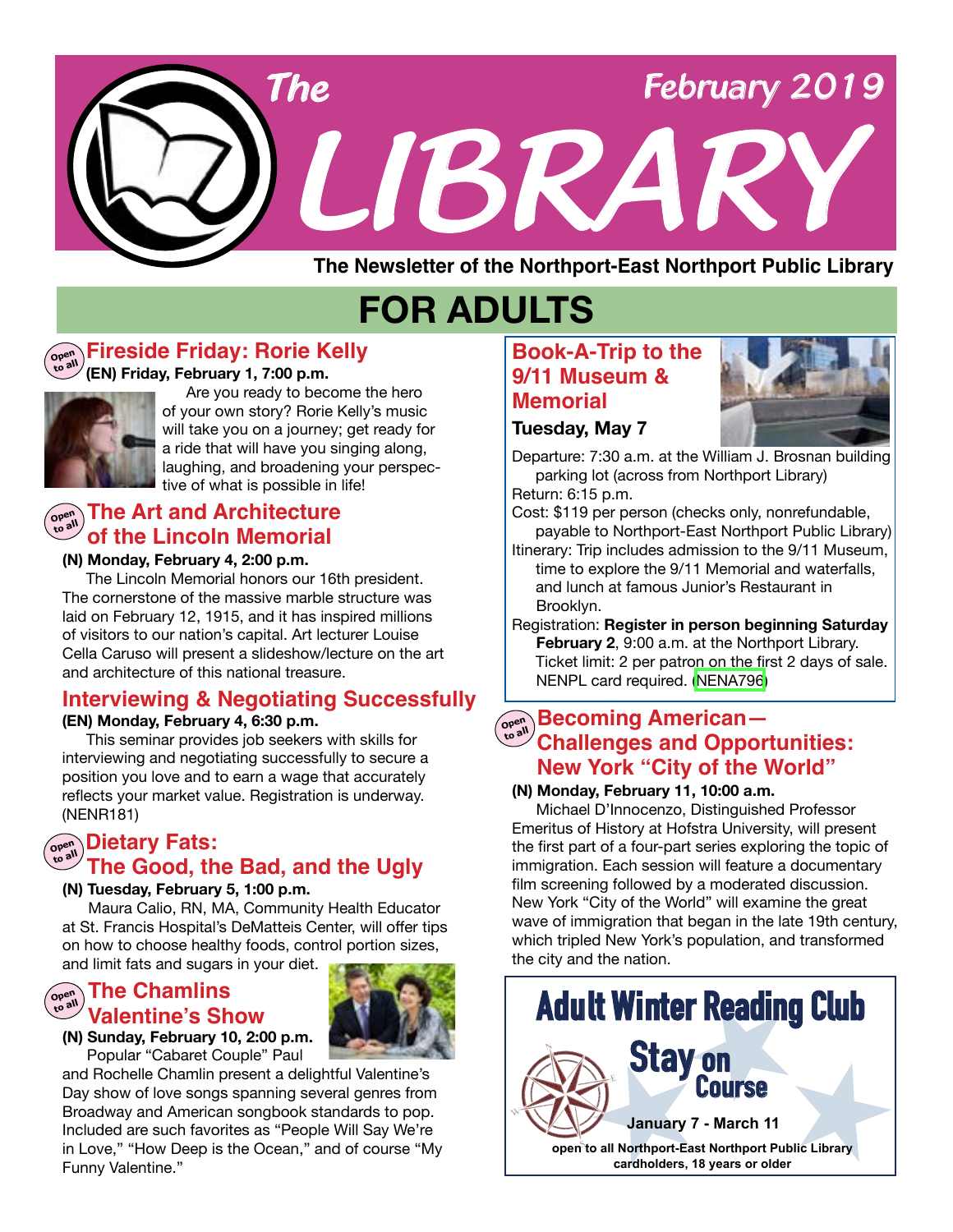- 3 -

# **FOR ADULTS FOR ADULTS**



### **Guitar Workshop for Beginners**

#### **(N) Wednesday, February 13, 7:00 p.m.**

 In celebration of the Chinese Lunar New Year and Valentine's Day, the Asian-American Circle of Unity offers a program featuring instrumental sizhu music (guqin, guzheng, and bamboo flute) and classical dance of China.

**(N) Fridays, February 15 & 22, 7:00 p.m.** Guitar virtuoso and composer Chris Fury will explain the fundamentals of guitar playing including identifying parts of the guitar, scales, and chords. Both electric and acoustic guitars are welcome. No previous music or guitar experience required. Registration begins February 1. [\(NENA797\)](https://search.livebrary.com/record=g1088495~S43)

### $\left(\begin{smallmatrix} \mathbf{C} & \mathbf{C} & \mathbf{C} \ \mathbf{C} & \mathbf{C} \end{smallmatrix}\right)$  Free Blood Pressure Check

#### **(N) Saturday, February 16, 11:00 a.m.**

 Patrons will make their own pressed sandwiches using flat bread. Choose from ingredients including cheese, tomatoes, pickles, bacon bits, roasted peppers, and baby spinach. Add mustard, mayo, or pesto sauce, and enjoy! All sandwiches are served with potato chips. Patrons may bring their own beverages. A \$5 nonrefundable materials fee is due at the time of registration. Registration begins February 1. [\(NENA798](https://search.livebrary.com/record=g1088496~S43))

### **Paninis!**

#### **(N) Thursday, February 21, 2:00 p.m.**

Did you know every donation saves three lives? The Library will host a winter blood drive with Long Island Blood Services. **Eligibility Criteria:**



 Horticulturalist Paul Levine will discuss the different types of flowering plants that can add color to your home. He will display ten different types of plants including bromeliad, peace lily, kalanchoe, flamingo flower, and cyclamen, and will discuss fertilizer, potting soil, watering techniques, lighting, and pests. Several plants will be raffled off at the end of the program.

> Coming soon, patrons will have the ability to print their own Museum Passes for select museums in the Library's Museum Pass Program. This enhanced service will allow patrons to print their own admissions pass from home, in the library, or anywhere they have access to a printer. Not all museums in the Library's Museum Pass Program offer the *Print on Demand* option, therefore the Pick Up/Return procedure that you are used to will still be in effect for those museums.

### **Great Flowering House Plants Open to all**

 A listing of the museums that offer *Print on Demand* passes will be available in the Library and will also be posted to the Library website **www.nenpl.org** under "Museum Passes." Please speak with a Reference Librarian or visit our website for more information about this exciting new feature.



### **Blood Drive**

### **(N) Tuesday, February 26, 1:00-7:00 p.m.**

### • Bring ID with signature or photo

- Weigh a minimum of 110 pounds
- No tattoos within the past 12 months
- Age 16-75 (16 year olds must have signed

parental permission; age 76 and older require a doctor's note)

**East Northport**: Items in pill form as well as hypodermic needles and liquids. The hypodermic needles must be stored in a heavy-duty plastic container with a tight-fitting, puncture-resistant lid and labeled "sharps."

 This program is open to everyone who meets the qualifications. Call 1-800-688-0900 for donor eligibility questions. Although walk-ins are welcome, appointments are preferred by visiting:

**https://donate.nybc.org/donor/schedules/drive\_ schedule/193966**

### **(N) Tuesday, February 19, 7:00 p.m.**

Join Atlantic Marine Conservation Society to learn

more about the seal species we find in our local waters, the threats that they are faced with



### **Seals in New York Open to all**

during their seasonal time here, and what we can do to help them as we share our marine environment.

### **Information Alert from the Board of Trustees**

 The Board of Trustees has set the annual Library Vote for Tuesday, April 2, 2019. Voting will be for two purposes: to vote on the Library budget for 2019/2020 and to elect one trustee whose term will commence on July 1, 2019. Eligible candidates must be 18 years of age or older and a resident of the Northport-East Northport School District #4.

 Petitions for nominating candidates for the office of trustee will be available from the Clerk of the Library Vote at the Northport Library, 151 Laurel Avenue, Monday through Friday from 9:00 a.m. to 4:00 p.m., beginning February 4, 2019. The last filing date is March 4, 2019.

### $\left(\begin{smallmatrix} \mathsf{open}\ \mathsf{out} \end{smallmatrix}\right)$  **Medicine Collection**

### **Northport Arts Coalition presents Asian-American Circle of Unity: Music and Dance from China**

### **Sailor's Valentine**

### **(N) Tuesday, February 12, 4:00 p.m.**

 In the 19th century, mariners who visited the Caribbean brought back souvenirs for loved ones called "Sailor's Valentines"—mosaics created with beautiful miniature shells. An educator from The Whaling Museum & Education Center will guide you as you design your own sailor's valentine. Registration begins January 29. [\(NENA793](https://search.livebrary.com/record=g1087767~S43))

### **Brain Fitness Workshop**

#### **(N) Thursday, February 14, 2:00 p.m.**



 The Long Island Alzheimer's Foundation Brain Fitness Workshops are designed for those individuals of any age who want to maintain and enhance their cognitive abilities. The activities such as word

retrieval, music trivia, and recall of famous people and places, sharpen logical thinking while exercising the area of the brain that controls memory and visual clues. Registration begins February 1. ([NENR183\)](https://search.livebrary.com/record=g1088608~S43)

> A Caregiver Ambassador from Parker Jewish Institute will be in the lobby to meet with caregivers of people with Alzheimer's disease or another dementia. The licensed social worker is trained to assist with informa-

tion and referrals regarding caregiver programs, medical care, respite care, benefits, support groups, and more.

 **(N & EN) Monday, February 25, 3:30-6:30 p.m.**

 The Northport Police Department and the Suffolk County Sheriff's Office will collect unused or expired prescription and over-the-counter medications. **Northport:** Items in pill form only.

*This event is cosponsored by the Northport-East Northport Community Drug and Alcohol Task Force*.

### **Tai Chi for Arthritis & Fall Prevention**

#### **(N) Mondays and Wednesdays,**

 **February 25, 27, March 4, 6, 11, 13, 18, 20, 25, 27, April 1, 3, 8, 10, 15, 17, 3:00 p.m.** 

#### **Caregiver Ambassador Program Open**

#### **(N) Thursday, February 14, 3:00-4:00 p.m. to all**



 Retired and Senior Volunteer Program (RSVP) Suffolk offers this 8-week series program for seniors who wish to mitigate arthritic symptoms, improve their balance, and work on fall prevention. This evidencebased program is sponsored by the New York Department of Health, and full attendance is requested to ensure the maximum benefit. Please bring a water bottle and dress in comfortable clothing. Registration begins February 4. [\(NENA799\)](https://search.livebrary.com/record=g1088500~S43) (As with all exercise programs, please check with your healthcare provider before registering.)

### **(N) Tuesday February 19,**

 **9:30, 10:00, 10:30, or 11:00 a.m.** ([NENA800](https://search.livebrary.com/record=g1088477~S43)) **(EN) Wednesday, February 20,**

 **10:00, 10:30, 11:00, or 11:30 a.m.** [\(NENA801](https://search.livebrary.com/record=g1088478~S43)) A HIICAP volunteer will answer questions, about Medicare and supplementary insurance by

appointment. Registration begins February 1.

### **Medicare Counseling**

### **Opioid Overdose Prevention**

#### **( EN) Tuesday, February 26, 7:00 p.m.**

Central Nassau Guidance & Counseling Services will conduct training for all interested adults (16 years and older) on how to recognize the signs of an opioid overdose and administer Naloxone (Narcan). Registration begins February 1. ([NENR194](https://search.livebrary.com/record=g1088612~S43))

*This program is cosponsored by the Northport-East Northport Community Drug and Alcohol Task Force.*

### **(N) Wednesday, February 27, 7:00 p.m.**

#### **Robert Moses and the Emergence of Suburbia in the USA Open to all**

 This discussion, led by Professor Philip Nicholson, will explore the ways that the great and controversial New York State master builder Robert Moses, along with Governor Al Smith, laid the foundations for what would become suburban America.

**Wednesday, February 6 (N) 9:30-10:30 a.m., and (EN) 11:00 a.m.- 12:00 p.m.**



#### **Announcing** *Print on Demand* **for Museum Passes!**

### **Computer Classes**

This hands-on class provides an understanding of the Microsoft Windows 10 operating system. Registration is underway. [\(NENC284\)](https://search.livebrary.com/record=g1061941~S43)

### **SeniorNet: Streaming Video**

#### **(EN) Tuesday, February 12, 2:00 p.m.**

 Join us to learn about the different ways to stream video programming via your TV, tablet, computer, or phone. Registration is underway. [\(NENC283\)](https://search.livebrary.com/record=g1088619~S43)

#### **(EN) Thursday, February 28, 7:00 p.m. On**

### **Introduction to Windows 10 Hands**

### **(N) Wednesday, February 6, 7:00 p.m.**

### **Microsoft Office Tips and Tricks Hands On**

Review the most popular Microsoft Office functions for Word, Excel, and PowerPoint. A general knowledge of the Office programs is required. Registration is underway. ([NENC282](https://search.livebrary.com/record=g1087109~S43))

### **Introduction to iPad and iPhone**

#### **(N) Monday, March 4, 7:00 p.m.**

 Learn about the iPad and iPhone hardware, settings, and operating system. See how to access the Internet and email, download and use apps, and more. Registration is underway. [\(NENC285\)](https://search.livebrary.com/record=g1082863~S43)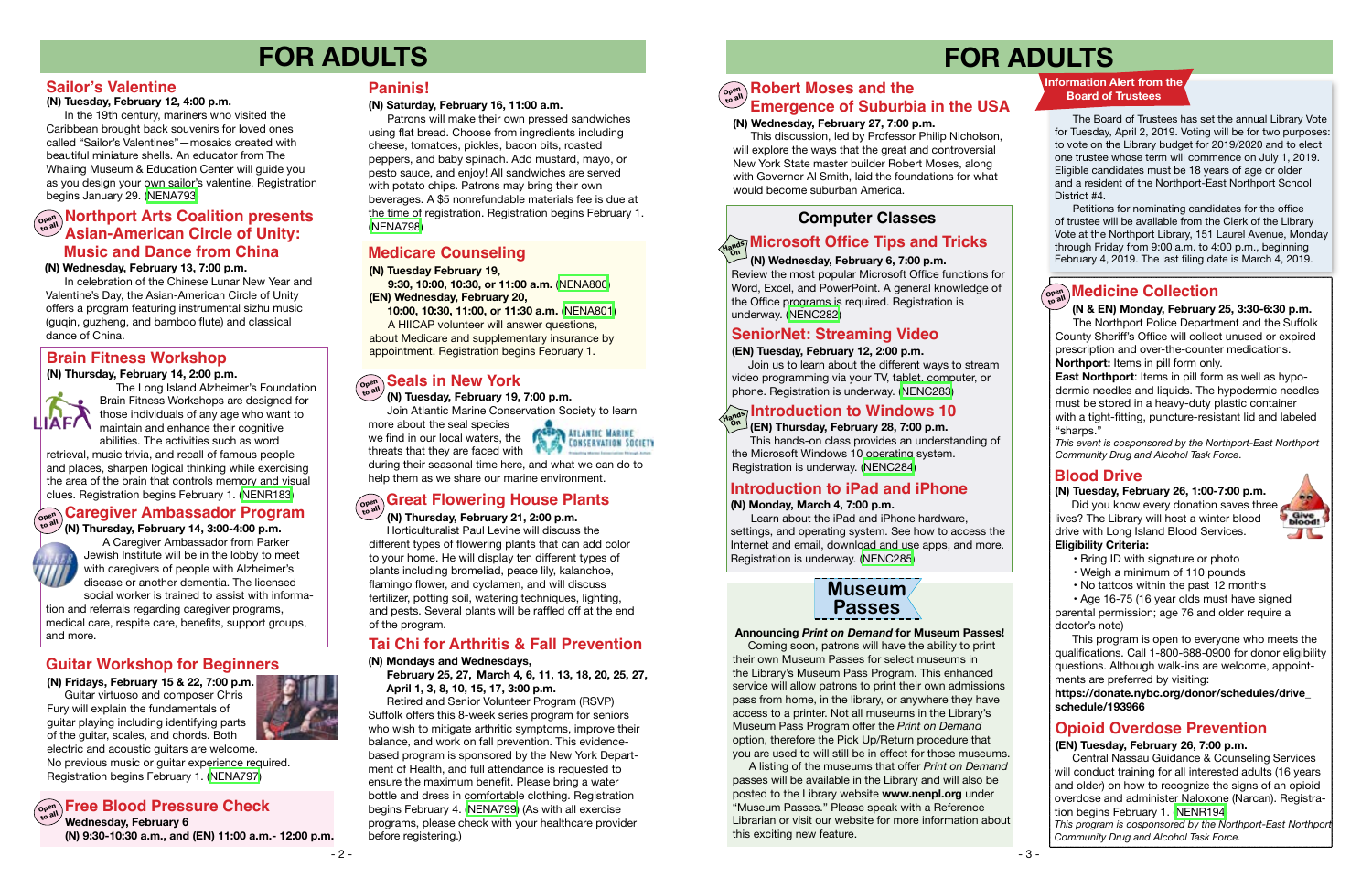### **Registration for Teen Programs and Volunteer Opportunities begins February 4.**

# **FOR TEENS**

### **(EN) Wednesday, February 20, 10:45 a.m.-12:15 p.m.**



 Volunteers will assist children in grades 1-5 with LEGO projects. ([NENY440](https://search.livebrary.com/record=g1088203~S43))

### **(N) Tuesday, February 19, 9:45-11:15 a.m.**

 Assist children as they decorate their own melted snowman cookies. [\(NENY439](https://search.livebrary.com/record=g1088014~S43))

# **FOR ADULTS**

**(N) Monday, February 25, 7:00 p.m.** The group will discuss *The Twelve Lives of Samuel Hawley* by Hannah Tinti.

Join us as we make no-sew blankets for Project Linus. Project Linus provides new, handmade, washable blankets to be given as gifts to children who are seriously ill. [\(NENY437\)](https://search.livebrary.com/record=g1087935~S43)





**LNHATTAI BEACH** 

**JENNIFER** EGAN











Based on the true story of Forrest Tucker and his audacious escape from San Quentin at the age of 70 and the subsequent string of heists that confounded the authorities and enchanted the public. Rated PG-13. 92 min.

### **Friday Movies**



### **LEGO Volunteers**

### **(N) Monday, February 11, 7:00-8:30 p.m.**

### **Teen Volunteer Opportunities** *Open to students in grades 7-12* You may choose one volunteer opportunity

in addition to Teen Advisory Board.



### **Melted Snowman Cookie Volunteers**

### **Truth Be Told**

### **Page Turners**

### **Novel Ideas**

**(N) Thursday, February 7, 2:00 p.m.** The group will discuss *Manhattan Beach*  by Jennifer Egan*.*

*Night School* **Fridays, (N) February 1 and (EN) February 8, 2:00 p.m.** 

A group of troublemakers is forced to attend night school in the hope that they will pass the GED exam to finish high school. Rated PG-13. 117 min.

*Closed captioning will be displayed.*

*Copies of the books and short stories are available at the Northport Library Circulation Desk.*

**(N) Thursday, February 7, 7:00 p.m.** Our nonfiction group will discuss *Hidden Figures: The American Dream and the Untold Story of the Black Women Mathematicians Who Helped Win the Space Race* by Margot Lee Shetterly.

### **Make and Take Candle**

### **(N) Wednesday, February 20, 3:00-4:00 p.m.**

 Learn about the art of candle making while you create a candle from recycled wax that will give hours of scented pleasure. [\(NENY433\)](https://search.livebrary.com/record=g1087865~S43)

### **Nintendo Night: Nindies**

### **(N) Friday, February 8, 7:00-8:30 p.m.**

 If you love Nintendo, you will not want to miss this monthly meet up. We will discuss Nintendo games new and old, make fun gamer crafts, and participate in gaming competitions for prizes! This month we will celebrate indie games on the Nintendo Switch. [\(NENY430](https://search.livebrary.com/record=g1087853~S43))

### **(N) Thursday, February 14, 6:45-8:00 p.m.**

 Earn volunteer credit as you help children learn how to play chess. A basic knowledge of the game is required. ([NENY438](https://search.livebrary.com/record=g1087940~S43))

### **Chess Club Volunteers**

### **Book Swap Volunteers**

**(EN) Thursday, February 21, 2:45-4:15 p.m.** 

 Help children choose books at our book exchange and earn volunteer credit. [\(NENY441](https://search.livebrary.com/record=g1088205~S43))

### **Literacy in Action**

### **(EN) Monday, February 11, 2:00 p.m.**

 Are you a Literacy Suffolk Volunteer? Connect with other volunteers who provide literacy services in our community to share techniques and practices. Learn about new materials added to the Library's Adult Learners collection as well as useful electronic databases and free online resources available to basic literacy and English language learners. Registration is preferred, but drop-ins are welcome. Registration begins February 1. ([NENR188\)](https://search.livebrary.com/record=g1088576~S43)

### **(N) Friday, February 22, 7:00-8:30 p.m.**

 Come join our monthly Friday night teen program where we try different snacks and beverages from around the world. This month we will explore the culinary treats of Japan. ([NENY434\)](https://search.livebrary.com/record=g1087866~S43)

### **Snack Around the World: Japan**

**(N) Thursday, February 21, 2:00-3:30 p.m.** Learn how to make digital comics with an iPad Pro. [\(NENY436](https://search.livebrary.com/record=g1087886~S43))

### **Digital Drawing Class**



### **Mixology Lab Volunteers**

**(N) Thursday, February 28, 3:45-5:15 p.m.**  Assist at this science program and help children mix and brew a variety of concoctions. [\(NENY444](https://search.livebrary.com/record=g1088356~S43))



### **Teen Advisory Board: Project Linus**



**(EN) Wednesdays, February 6, 13, 7:00 p.m.**  Registration is underway. [\(NENR162](https://search.livebrary.com/record=g1087760~S43)) **(EN) Wednesdays, February 27, March 6, 13, 27, April 3, 10, 7:00 p.m.** 

Registration begins February 13**.** [\(NENR190\)](https://search.livebrary.com/record=g1088634~S43)

Develop your English vocabulary, grammar, reading, and pronunciation with this friendly conversation group. Registration is preferred, but drop-ins are welcome.

### **Dynamic English**

# **(EN) Mondays, February 11, 25, 7:00 p.m.**

**Looking to practice and improve your English** language skills? **Jon** in a fun-filled evening playing games and making new friends. Registration is pre**ferred, but a**rop-ins are welcome. Registration begins February 1. (NENR189) Let's Play: ESL Game Night<br>
(EN) Mondays, February 11, 250 D.m.<br>
Looking to practice and prove your Eng<br>
language skills?<br> **Program Canceled Burger** From Canceled evening pl<br>
games and Maring new friends. Registration<br>
Pro

**Defensive Driving**

*Please note: These courses promote safe driving and help participants maintain their driving skills. Check with your insurance company about the specific insurance and point reductions available to you.*

### **AARP Smart Driver Course**

### **(N) Mondays, March 11 & 18, 6:00-9:00 p.m.**

Registration begins February 19 at the Northport Library only. ([NENA804](https://search.livebrary.com/record=g1088522~S43))

Fee: \$20 for AARP members (\$25 for nonmembers) payable to AARP by check or money order only at registration.

**(N) Tuesdays, February 5 & 12, 7:00-10:00 p.m.** Fee: \$36

Applications are currently available in both library buildings.

**(EN) Wednesdays, February 13 & 20, 1:00-4:00 p.m.** Registration is underway at the East Northport

Library only. ([NENA790\)](https://search.livebrary.com/record=g1087770~S43) Fee: \$20 for AARP members (\$25 for nonmembers)

payable to AARP by check or money order only at registration.

**(N) Wednesday, February 6,**

 **5:30, 6:00, 6:30, or 7:00 p.m.** [\(NENY428\)](https://search.livebrary.com/record=g1087842~S43) **(N) Wednesday, February 20,**

 **5:30, 6:00, 6:30, or 7:00 p.m.** ([NENY429\)](https://search.livebrary.com/record=g1087851~S43) Take a break and play the Nintendo Switch game "Donkey Kong: Tropical Freeze."

### **Wednesday Night Gaming— Donkey Kong: Tropical Freeze**

### *Open to students in grades 8-12*

### **(N) Friday, February 15, 7:30-8:45 p.m.**

 Do you love to write? Join fellow writers to discuss your ideas and get feedback on your work. New members are always welcome. [\(NENY432\)](https://search.livebrary.com/record=g1087864~S43)

### **Teen Writers Workshop**

**(N) Wednesday, February 27, 7:00-8:00 p.m.**

 Our philosophy club is a great opportunity for teens to delve into life's big questions. ([NENY435\)](https://search.livebrary.com/record=g1087870~S43)

### **Socrates Café**

### **Crafty Teens**

### **(N) Friday, February 22, 2:45-4:15 p.m.**

 Volunteers will help children create a winter-themed craft. ([NENY442](https://search.livebrary.com/record=g1088214~S43))

### **Tots and Toys Volunteers**

**(N) Saturday, February 23, 9:45-11:15 a.m.**  Assist children and their families in this open play session. [\(NENY443\)](https://search.livebrary.com/record=g1088225~S43)

**(N) Monday, February 4, 7:00-8:00 p.m.** Come and create your very own button art heart. It is perfect for your wall or to give as a gift!



### **Valentine's Day Button Heart drop in**

### **Super Smash Bros. Ultimate**

### **(N) Saturday, March 2, 2:00-3:30 p.m.**

 Compete against your friends in the Super Smash Bros. Ultimate gaming competition. Prizes for the top players! ([NENY445](https://search.livebrary.com/record=g1088447~S43))

This discussion group will return in April. Stories will be available for pick up beginning March 1.

### **Short Story Central**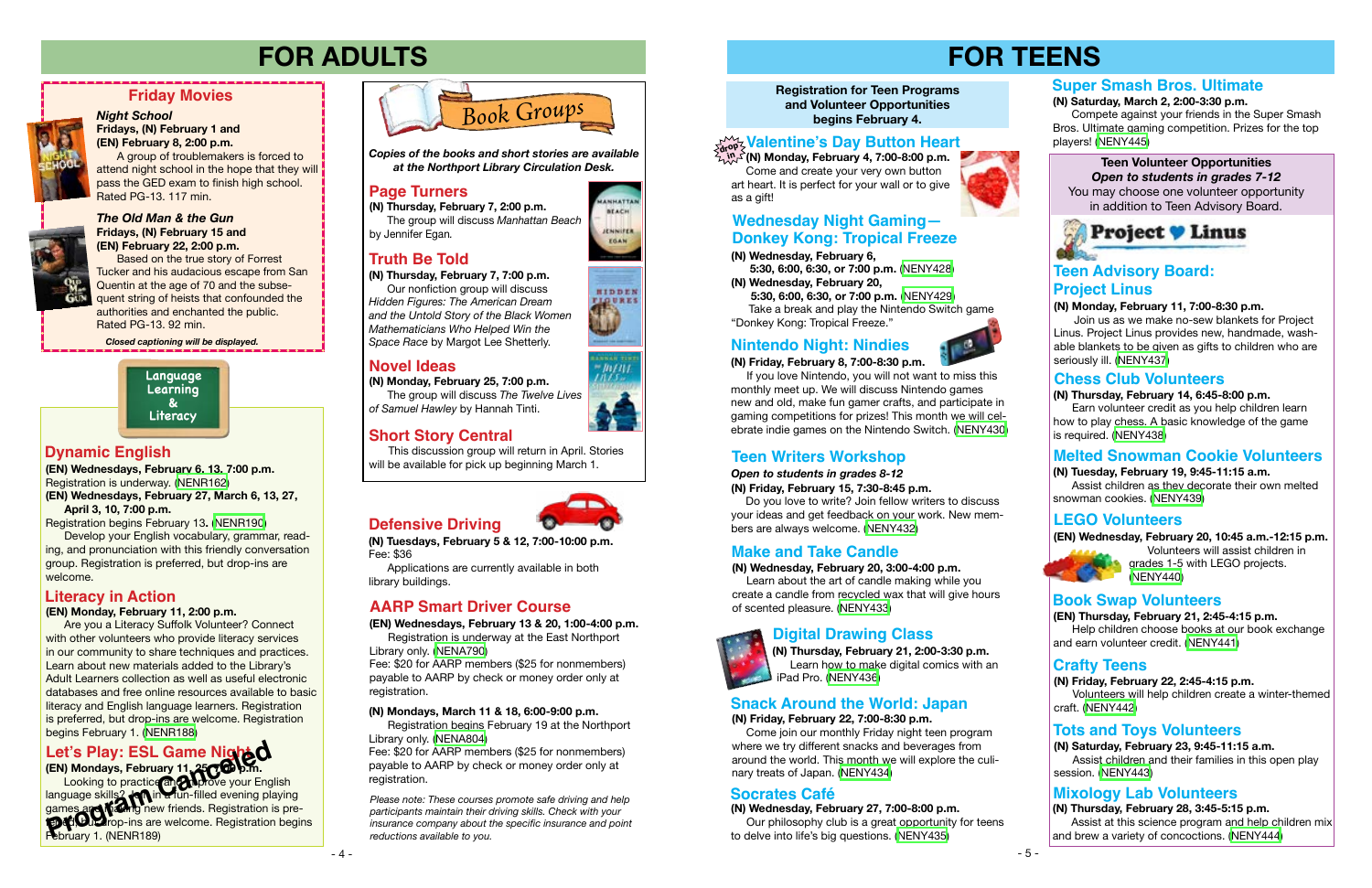**Children's Room February Display: "Bake for Family Fun" Month**





# **FOR CHILDREN**

**Registration for the following Road to Reading Series Programs begins February 7. (***One series program per child please***)**

### **Programs for families**

# **Sing and Play**<br>(EN) Mondays, February 25, March 4, 11,

### **(EN) Saturday, February 2, 11:00 a.m.**

*Children 1-10 years with adult; siblings welcome* Celebrate *National Bring Your Child to the Library Day* with a room full of assorted building materials. Create imaginative structures while spending quality time with your children. (60 min.)

### **Design a Bookmark Contest:**

# **FOR CHILDREN**

### **Independent program**

**Family Build It (EN) Mondays, February 25, March 4, 11, 10:00 a.m.** ([NENJ614](https://search.livebrary.com/record=g1087960~S43)) **or 11:00 a.m.** ([NENJ615](https://search.livebrary.com/record=g1087961~S43)) *Children 1-3 years with adult; siblings welcome*

**Child development experts are on hand to answer** your questions while your children play with ageappropriate toys. Included is an open-ended art activity and a circle time with stories and songs. (60 min.) ([NENJ616\)](https://search.livebrary.com/record=g1088483~S43)

 Sing songs and rhymes while using scarves, bells, and hoops that engage children in musical and physical activity to reinforce early literacy skills and foster a love of language. (30 min.)

**(EN) Tuesdays, February 26, March 5, 12, 19, 1:00 p.m.** 

*Children 4-5 years; independent* 

 Children listen to stories, sing songs and rhymes that increase vocabulary and letter knowledge and participate in hands-on activities. (40 min.) ([NENJ618](https://search.livebrary.com/record=g1087915~S43))

 All participants are invited to a reception on Tuesday, March 5 at 7:00 p.m. at the Northport Library building to celebrate their creativity and enjoy a drawl ing workshop with a visiting art teacher.<br>---------------------------------

### **Preschool Storytime**

### **1, 2, 3 Learn with Me**

### **(EN) Wednesdays, February 27, March 6, 13, 20, 10:00 a.m.**

*Children 1-3 years with adult; siblings welcome*

Use the Library's LEGOs to design your own creation or have fun building with friends. All finished projects will go on display in the Children's Room. (45 min.)

### $\frac{1}{\text{drop}}$  Anything Goes LEGOs **in**

 **(N & EN) Fridays, February 1, 8, 15, 10:00 a.m.** *Children birth-5 years with adult; siblings welcome* Stop by for this drop-in storytime. We'll read stories, sing songs, share rhymes and fingerplays, and have fun in this interactive program. (30 min.)

### **(N) Monday, February 25, 6:30, 6:45, 7:00, or 7:15 p.m.** *Children in grades 1-5*

### **Books a Poppin' drop in**

 Children in grades K-5 are invited to submit their original designs for our Annual Design a Bookmark Contest. Entry guidelines and forms are available in the Children's Room. Twelve winning designs will be selected to decorate monthly bookmarks for the upcoming year. Winners will be announced in the April newsletter.

Bring in your stuffed animal for a special storytime and leave him or her in the library overnight for a slumber party. Pick up your furry friend anytime Friday after 11:00 a.m. and find out how they spent their night! (30 min.)



### **Reminder: The deadline for entries is FEBRUARY 4**

#### **(EN) Tuesday, February 12, 7:00 p.m. in**

*Children birth-5 years with adult; siblings welcome*  Get your body moving in this evening family storytime. Enjoy action rhymes and songs as well as stories. (30 min.)

### **Block Party!**

#### **(N) Thursday, February 14, 7:00 p.m.** *Children in grades 2-6* **in**

 Chess teaches children foresight, helps to expand self-confidence, and sharpens their ability to focus. All skill levels are welcome, but a basic knowledge of the game is required. (45 min.)

 **(EN) Wednesday, February 20, 11:00 a.m.**  *Children in grades 1-5*

### **Melted Snowman Cookies**

**(N) Tuesday, February 19, 10:00 a.m.** *Children in grades K-5*



Create cookies with marshmallows and frosting that look like thawing snowmen. They are as much fun to make as they are to eat! (60 min.) Registration begins February 5. [\(NENJ629](https://search.livebrary.com/record=g1087854~S43))

#### $\frac{1}{\alpha! \alpha!}$  Wacky Winter Craft **in**

### **Paws to Read**

#### $\frac{\sum\limits_{\mathbf{d} \text{ of }\mathbf{d}} \mathbf{d}}{\sum\limits_{\mathbf{d} \text{ of }\mathbf{d}} \mathbf{d}}$  Toys **in**

 Dogs are great listeners and provide a calming environment for kids to read aloud. Fetch a good book and sign-up for a 15-minute reading session with a certified therapy dog. Registration begins February 7. [\(NENJ635\)](https://search.livebrary.com/record=g1087858~S43)

You and your child will enjoy fun and educational activities designed to encourage early reading, math, and school readiness skills. (60 min.) [\(NENJ638\)](https://search.livebrary.com/record=g1088435~S43)

### **(N) Thursday, February 21, 7:00 p.m.**

*Children 3 years and up with adult; siblings welcome*

### **Stuffed Animal Sleepover drop in**

### **Mash-Up Mania**

### **(N) Thursdays, February 28, March 7, 14, 10:00 a.m.**

*Children 2-5 years with adult; siblings welcome* This series will focus on a different topic each week: sensory activities, parachute play, and mind-

fulness practices. Try something new! (45 min.) ([NENJ617\)](https://search.livebrary.com/record=g1087906~S43)

**Program for children and accompanying adult; no siblings please** 

**(N) Wednesdays, February 27, March 6, 13, 10:00 a.m.** 

*Children birth-23 months with adult; no siblings* Enjoy rhymes and songs with your young child in this program focusing on nursery rhymes. (30 min.) ([NENJ619](https://search.livebrary.com/record=g1087912~S43))

### **Mother Goose Rhyme Time**

### **drop in**

### **Chinese New Year Celebration**

### **(EN) Tuesday, February 5, 4:00 p.m.**

*Children in grades 1-5*

 Ring in the Year of the Pig with an educator from the Whaling Museum & Education Center. Make a traditional Chinese lantern and kite, and learn how to write Chinese calligraphy characters. (45 min.) Registration is underway. [\(NENJ613\)](https://search.livebrary.com/record=g1086959~S43)

### **k Pajama Storytime**

 **(N) Wednesday, February 13, 10:00 a.m.** *Children 1-4 years with adult;* **in**

*siblings welcome* Children learn to use their minds as well as their muscles while having fun building with various blocks and playing with other children. (45 min.)

### **Babies Boogie**

### **(N) Thursday, February 14, 10:00 a.m.**

*Children 6-23 months with adult; siblings welcome* Your little musician will be singing and moving to songs from around the world and keeping the beat with props and musical instruments. (45 min.) Registration begins February 1. ([NENJ626\)](https://search.livebrary.com/record=g1087900~S43)

### **Toddlers Tango**

### **(N) Thursday, February 14, 11:00 a.m.**

*Children 2-4 years with adult; siblings welcome* Clap your hands and stomp your feet in this highenergy music and movement program. (45 min.) Registration begins February 1. ([NENJ627\)](https://search.livebrary.com/record=g1087902~S43)

### $\lim\limits_{\Delta t \to \infty} \frac{1}{2}$  Chess Club

### **(EN) Thursday, February 21, 3:00 p.m.**

*Children 3-10 years with adult; siblings welcome* 

Finished reading the books you received as holiday gifts? Have any other children's books in your home library that you no longer want? Be "green" and trade them for swap dollars to "purchase" pre-owned, new-to-you books anytime between 3:00-4:00 p.m. (60 min.)













 Create and decorate you own tossing game, then test your skills with pom-pom "snowballs." A craft packet to make and enjoy at home will be available starting February 16.

### **Winter Take Home Craft: Indoor Snowball Toss**

*Stop by the Library and pick up the February bookmark by Arianna Mayer. A reading list compiled by Children's Librarians is on the back.*

**The Bookmark Spot**

惢



### **(N) Friday, February 22, 3:00 p.m.**

*Children 4 years and up with adult; siblings welcome* Come in from the cold and make a cool skiing snowman. (60 min.)

### **(N) Saturday, February 23, 10:00 a.m.**

*Children 1-4 years with adult; siblings welcome* Meet other families while enjoying open-ended play with your children at various toy stations. (60 min.)

# **(N) Thursday, February 28,**

### **4:00 p.m.**

### **Professor Potion's Mixology Lab**

*Children in grades K-2* Join us as we mix, bubble, and brew a variety of concoctions. Colors will mysteriously change before your eyes, others will glow, and you will uncover the science behind these amazing reactions. (60 min.) Registration begins February 7. ([NENJ636](https://search.livebrary.com/record=g1087858~S43))

### **Time for Tots**

### **(N) Tuesdays, March 12, 19, 26, 10:00 a.m.**

*Children 2-5 years with adult; siblings welcome*